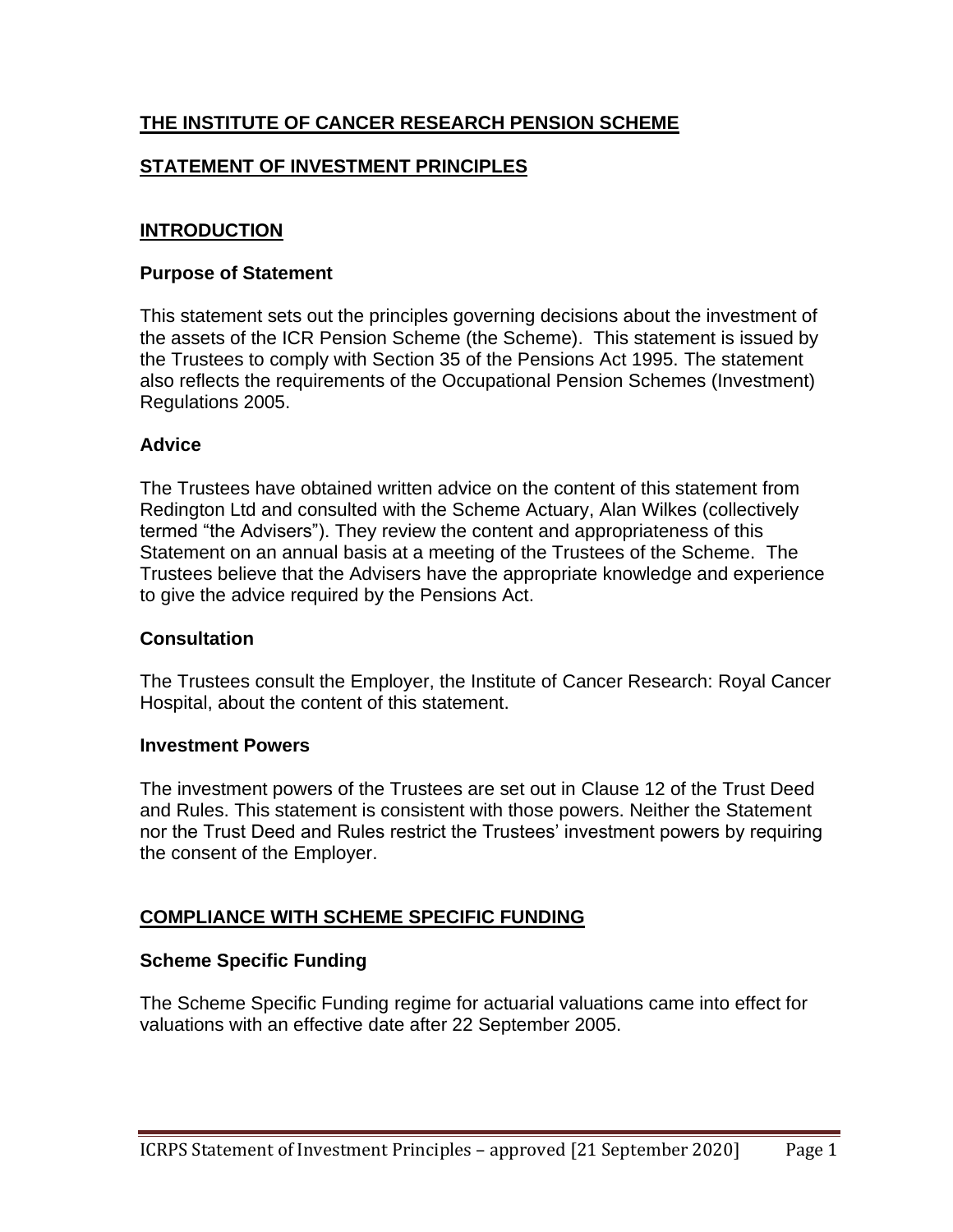The funding position is reviewed periodically by the Trustees, with a full actuarial valuation every three years. The Trustees will consider with the Scheme Actuary and the other Advisers whether the results of these actuarial valuations suggest that any change to investment strategy is necessary to ensure continued consistency with the Scheme Specific Funding requirements.

# **CHOOSING INVESTMENTS**

# **Process for Choosing Investments**

The Trustees are responsible for the investment of the Scheme's assets. Where the Trustees are required to make an investment decision, they always receive written advice from the Advisers first and they believe that this, together with their own collective expertise, ensures that they are appropriately familiar with the issues concerned.

## **Investment Strategy**

Having considered advice from the Advisers, the Trustees have set the investment policy with regard to the Scheme's liability and funding level. The Trustees have set an investment strategy to deliver their strategic funding objective within an acceptable risk budget.

The funding objective and the risk budget are set out in the Scheme's Pension Risk Management Framework (PRMF). The funding objective is to achieve full funding on a Technical Provisions basis by a date agreed by the Trustees in consultation with the Employer. The risk budget is defined by the Scheme's aim to have a level of protection against interest rate and inflation risk so as to minimize the volatility of the funding level to these market factors for an assumed expected return.

These objectives have been set with a view to supporting the long-term sustainability of the Scheme.

The objectives will be reviewed at least after every actuarial valuation to ensure they remain relevant and appropriate.

Progress against the objectives is monitored and reviewed by the Trustees on a regular basis.

The Scheme's assets are invested in line with the strategic funding objective and the risk budget. The Scheme's allocation to return-seeking assets will be adjusted by the investment manager selected by the Trustees when pre-defined funding level triggers are hit so that the Scheme does not take more risk than is necessary to achieve the funding objective.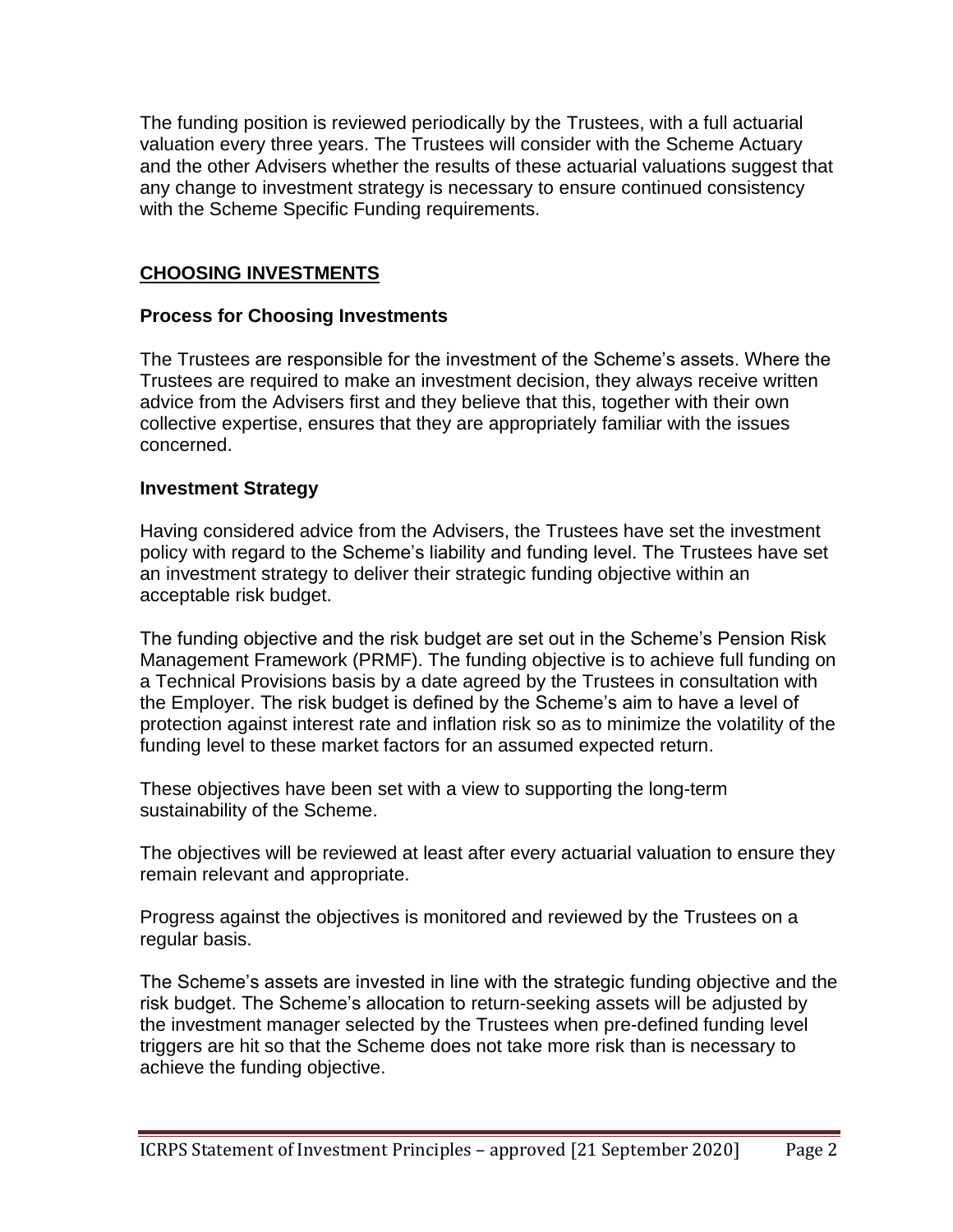In consultation with the Employer and having considered advice from the Advisers and also having due consideration for the objectives and attitude to risk of the Trustees and the liabilities of the Scheme, the Trustees have decided upon an investment strategy whereby the portfolio will be notionally split into two elements: a bulk annuity policy arising from the buy-in of pensioner liabilities on 31 January 2013 and a portfolio consisting of return-seeking assets and liability-hedging assets. The allocation of the assets to the two elements as well as the details of performance measurement are set out in the Scheme's Investment Policy Implementation Document ("IPID").

## **Delegation to Investment Manager and Investment Manager Policy**

In accordance with the Financial Services & Markets Act 2000 ("FSMA"), the Trustees have delegated the day-to-day investment of the Scheme's assets to a professional Investment Manager.

The Trustees are responsible for the central allocation of the investment portfolio to each asset class.

Due to the cost benefits and ease of implementation, it is the Trustees' preference to invest in pooled investment vehicles. The Trustees recognise that due to the collective nature of these investments, there is less scope to directly influence how the investment manager invests. However, the Trustees' investment advisors ensure the investment objectives and guidelines of the manager are consistent with that of the Trustees where practicable.

When relevant, the Trustees requires its investment manager to invest with a medium to long-term time horizon, and use any rights associated with the investment to drive better long-term outcomes. For some asset classes, the Trustees do not expect investment managers to make decisions based on long-term performance. These may include investments that provide risk reduction through diversification or through hedging, consistent with the Trustees' strategic asset allocation.

The investment manager is responsible for implementing the strategic asset allocation and selecting appropriate funds and/or managers within each asset class. The investment manager is regulated by the Financial Conduct Authority (FCA) under the Financial Services and Markets Act 2000 as amended by the Financial Services Act 2012. The Trustees have a signed agreement with the investment manager.

When assessing the manager's performance, the focus is on longer-term outcomes and is assessed over a medium to longer-term timeframe, subject to a minimum of three years. The Trustees would not expect to terminate the manager's appointment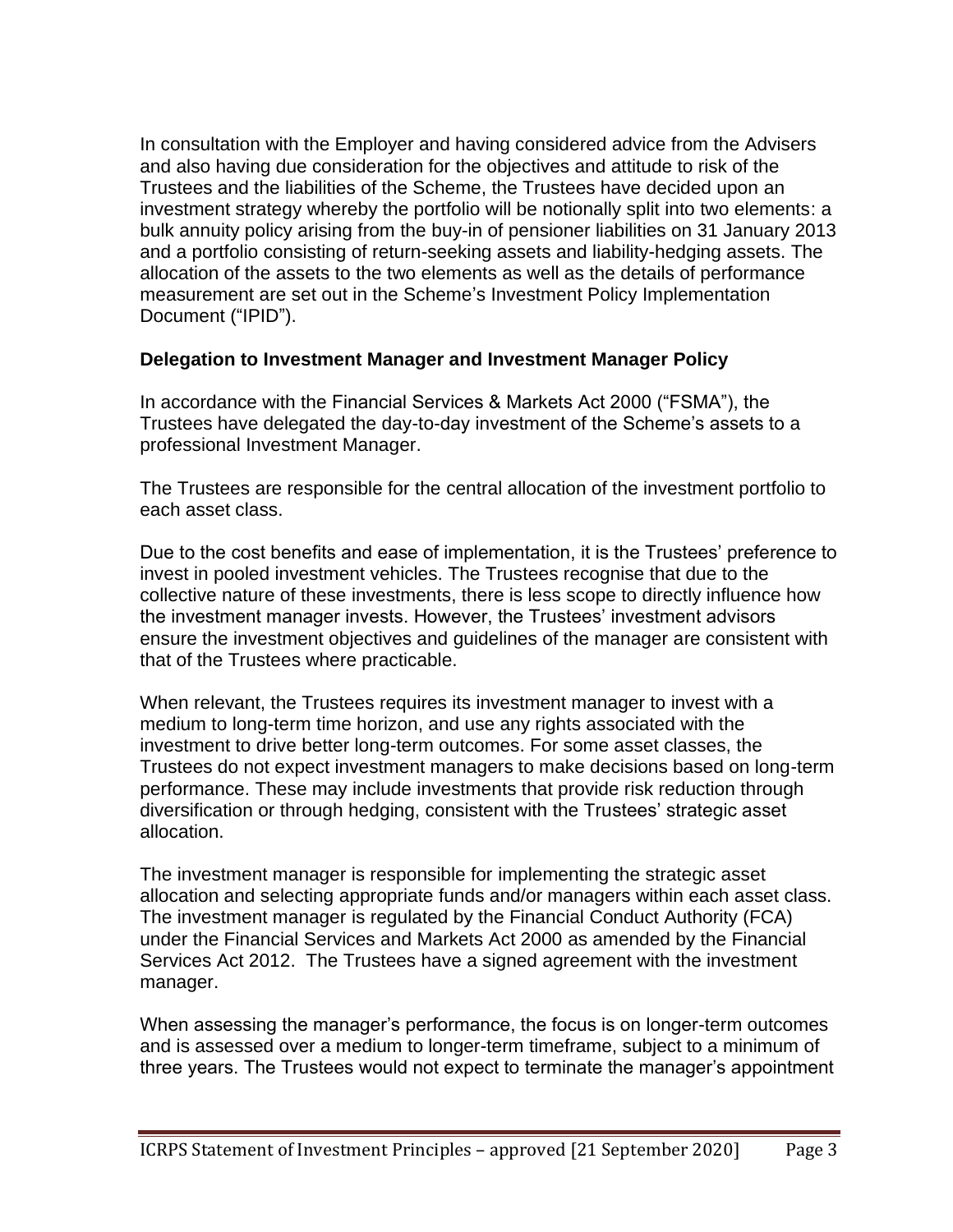based purely on short-term performance. However, the manager's appointment could be terminated within a shorter timeframe than three years due to other factors such as a significant change in business structure or the investment team. The Trustees require the investment manager to exercise their investment powers in accordance with the Scheme Rules. The manager will exercise their investment powers with a view to giving effect to the principles contained in this statement so far as reasonably practicable.

The manager is paid an ad valorem fee for a defined set of services. The Trustees review the fees periodically to confirm they are in line with market practices.

The Trustees review the portfolio transaction costs and portfolio turnover range of managers, where the data is disclosed and available. The Trustees will then determine whether the costs incurred were within reasonable expectations.

# **Sub Delegation**

The investment manager may only delegate his duties to a third party fund manager with the prior permission of the Trustees. Discretion may only be delegated to a fund manager to whom Section 34(3) of the Pension Act applies. The Third Party manager should exercise its discretion with a view to giving effect to the principles contained in this statement so far as reasonably practicable.

## **New Investments**

Within the categories of investment permitted by the Trustees the investment manager can purchase any new investments, as long as they do not breach the provisions of the fund management agreement.

# **RESPONSIBLE INVESTMENT**

Financially material Environmental, Social and Governance factors

The Trustees incorporate all financially material considerations into decisions on the selection, retention and realisation of investments through strategic asset allocation decisions and the appointment of investment managers, so far as possible. The Trustees believe that environmental, social and governance factors (including but not limited to climate risk) will be financially material over the time horizon of the Scheme but will have varying levels of importance for different types of assets invested in by the Scheme.

The Trustees' investment advisors will provide regular updates on the performance of the Scheme's investment manager against the above.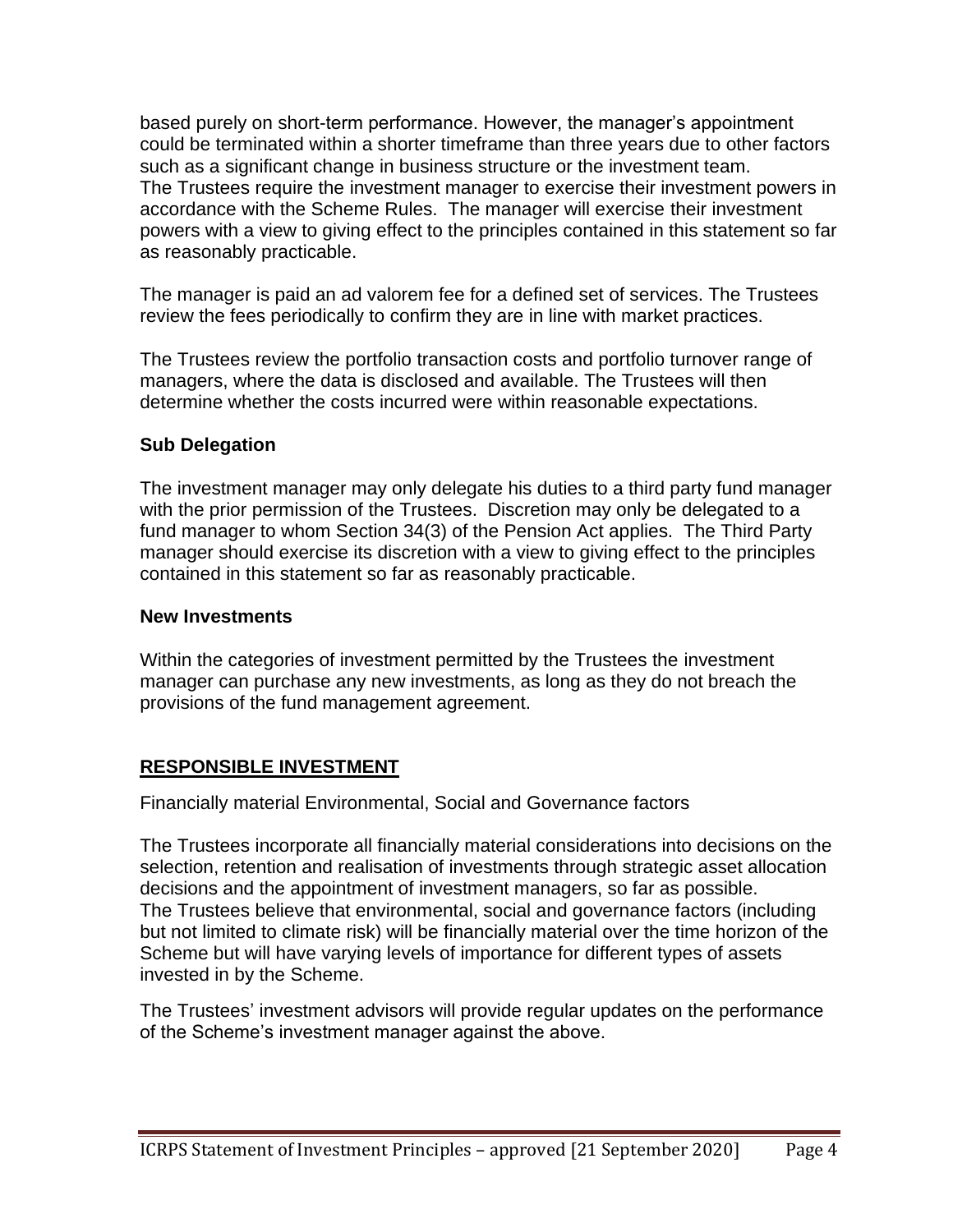# **Ethical considerations**

The Trustees have an ethical (non financial) policy that no investment shall be made in companies perceptibly involved in the manufacture or sale of tobacco or tobacco products. The definition of the tobacco restriction is set out in the Scheme's IPID. The Trustees do not currently factor any additional non-financial issues (such as ethical or moral beliefs) into their investment decision making.

## **Engagement Policy**

The Trustees recognise that good stewardship practices, including engagement and voting activities are important as they help preserve and enhance asset owner value over the long term.

Direct engagement with underlying companies (as well as other relevant persons) of which the Trustees own shares and debt is carried out by the Scheme's investment manager.

The Trustees expect its investment manager to practice good stewardship. This includes monitoring, engaging with issuers of debt or equity on relevant matters such as performance, strategy, risks, capital structure, conflicts of interest and environmental, social or governance considerations, and using voting rights to effect the best possible long-term outcomes. Wherever possible, votes should be cast in line with the Red Line Voting instructions published by the Association of Member Nominated Trustees.

The Trustees' investment advisors assess the ability of the investment manager in engaging with underlying companies in order to promote the long-term success of the investments, and reports to the Trustees on an annual basis covering how the investment manager has acted in line with this policy.

When selecting, monitoring and de-selecting investment managers, stewardship is factored into the decision-making process to the appropriate level for the specific asset class in question.

Engagement with relevant persons includes the exercise of rights (including voting rights) attaching to the Scheme's equity investments, which are exercised by the Scheme's investment manager. The Trustees monitor and disclose the voting records of the manager on an annual basis.

# **DIVERSIFICATION AND RISK CONTROL**

The following measures have been implemented to reduce the risks associated with making investments:-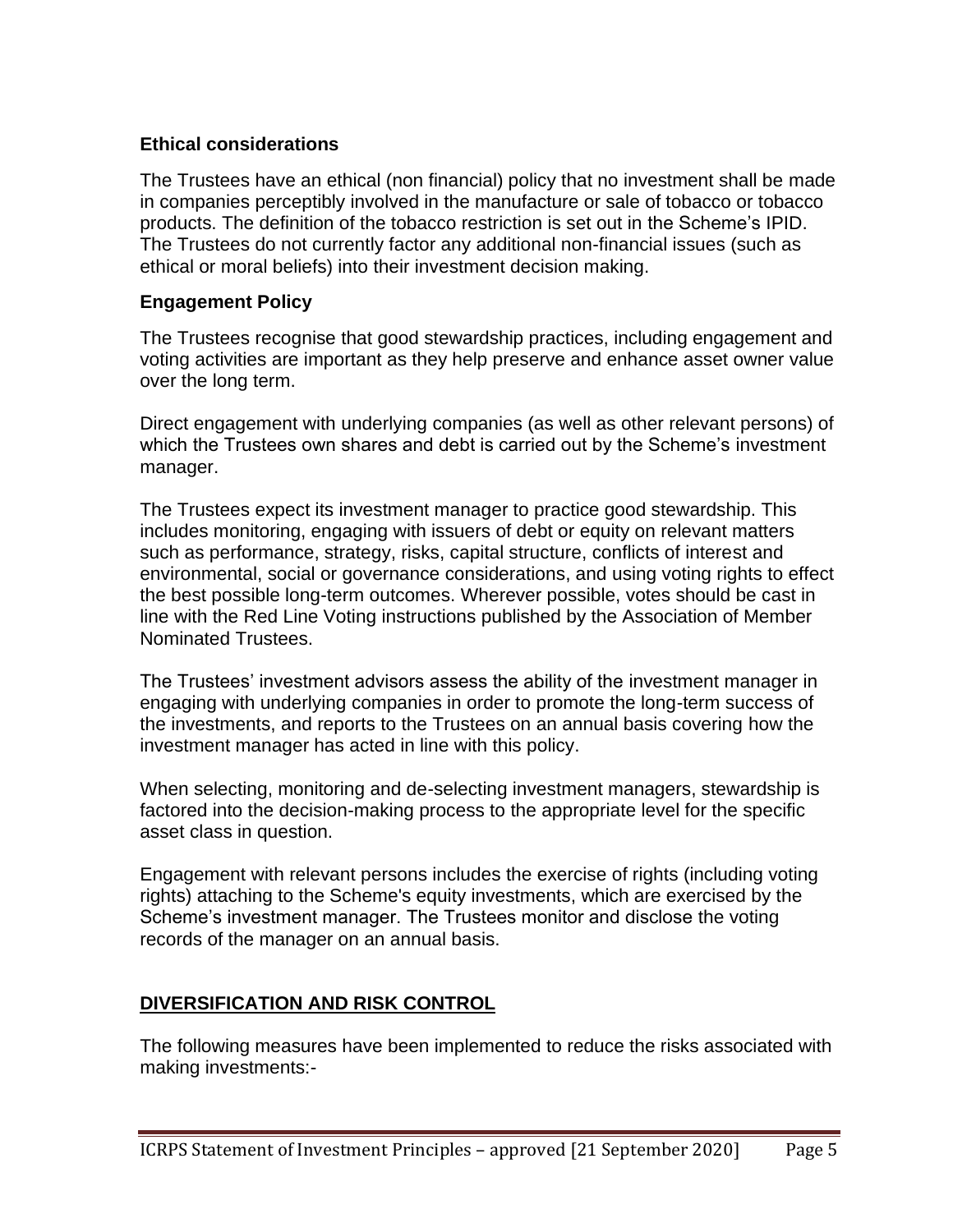## **Number of Managers**

The Trustees have delegated the management of all the Scheme's non-insured assets to a single investment manager after a careful selection process. Having taken into account the investment manager's reputation, capabilities, the size of assets under management and advice from Redington Ltd., the Trustees believe a single investment manager to be appropriate.

The Scheme is also invested in a buy-in arrangement with Pension Insurance Corporation Ltd. The buy-in policy took effect from 1 February 2013 following a thorough selection process. The policy matches the liabilities in respect of the Scheme's pensioner members as at 31 July 2012.

## **Risk versus the Liabilities**

The value of the Scheme's liabilities is sensitive to changes in inflation and interest rates. The Trustees have therefore decided to invest a substantial proportion of the Scheme's portfolio into assets whose sensitivity to these rate movements mirrors that of the liabilities as this will help protect the Scheme's funding position.

The Trustees measure this mismatching risk explicitly with reference to the liabilities of the Scheme, and examine how the investment strategy and asset allocation impacts on downside risk. The Trustees in conjunction with the Advisers will monitor the actual asset allocation of the Scheme.

# **Range of Assets**

The Trustees have selected an investment strategy which contains assets suitable for the pension scheme's funding and risk objectives. The Trustees review the investment strategy annually and will consider investment in other asset classes.

## **Manager Restrictions**

The Trustees' agreement with the investment manager contains a series of restrictions on the way the portfolio is managed which may be amended from time to time. The purpose of the restrictions is to limit the risks from each individual investment and prevent unsuitable investment activity. The fund manager will comply with these restrictions.

## **Employer Related Investment**

Whilst the Trust Deed and Rules do not prevent employer related investment the Trustees do not hold any employer related investments and it is their policy not to undertake any employer related investments.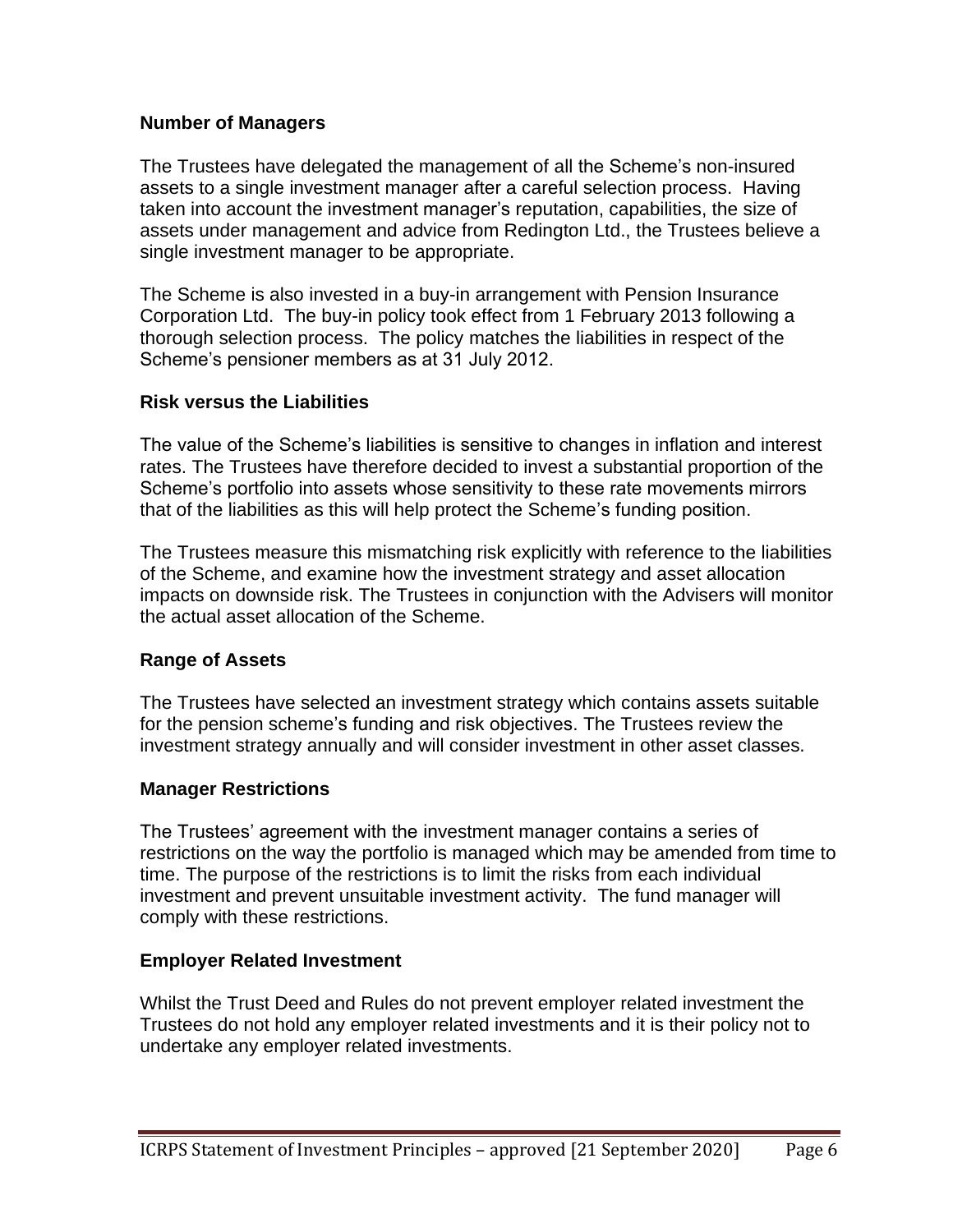# **Manager Controls**

In exercising the responsibilities delegated to them and meeting their performance objectives, the investment manager will be required to adhere to the statement. The manager will also ensure that suitable internal operating procedures are in place to control individuals making investments for the Scheme. The investment manager will satisfy themselves as to the security of the Scheme's assets, reporting annually to the Trustees on the suitability of the custodian and to reaffirm that confirmation has been received from the agent on the stock actually held.

The Scheme's IPID sets out the Trustees' approach to managing investment risk, i.e. market risk (currency, interest rate and other price risk) and credit risk.

## **COMPLIANCE**

## **Frequency of Review**

The Trustees will review this statement annually or sooner if there is a change in the policy in any of the areas covered by this statement. The Trustees will consult with the Employer and take written advice when revising the statement.

#### **Professional Advice**

The Trustees receive written advice from the Advisers to help review the investment strategy.

#### **Review of Investment Manager**

Formally every 12 months, the Trustees will consider whether or not the investment manager:-

- Has the appropriate knowledge and experience;
- Is carrying out his work competently;
- Has had regard to the suitability of each investment and each category of investment; and
- Has been exercising his powers of investment with a view to giving effect to the principles contained in this statement, so far as is reasonably practicable.

If the investment manager is not able to satisfy the Trustees about these issues, the Trustees will replace that manager.

#### **Information from Managers**

The investment manager will inform the Trustees of the below as soon as practical:-